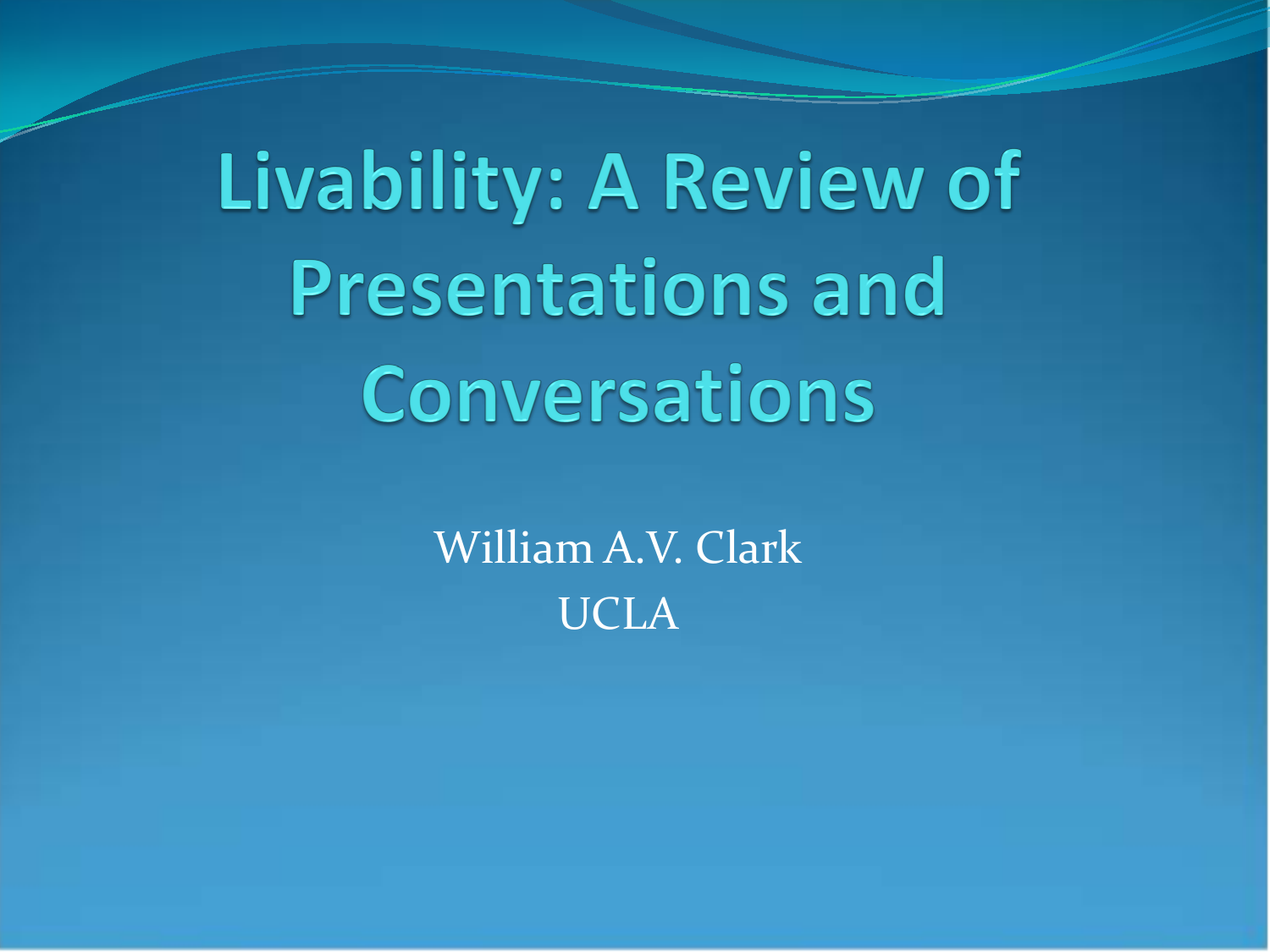### First Thoughts

Livability, livability, They seek it here, they seek it there, Those planner s seek it everywhere, Is it in heaven, is it in hell? That damned elusive livability.

(With apologies to Baroness Orczy and the Scarlet Pimpernell)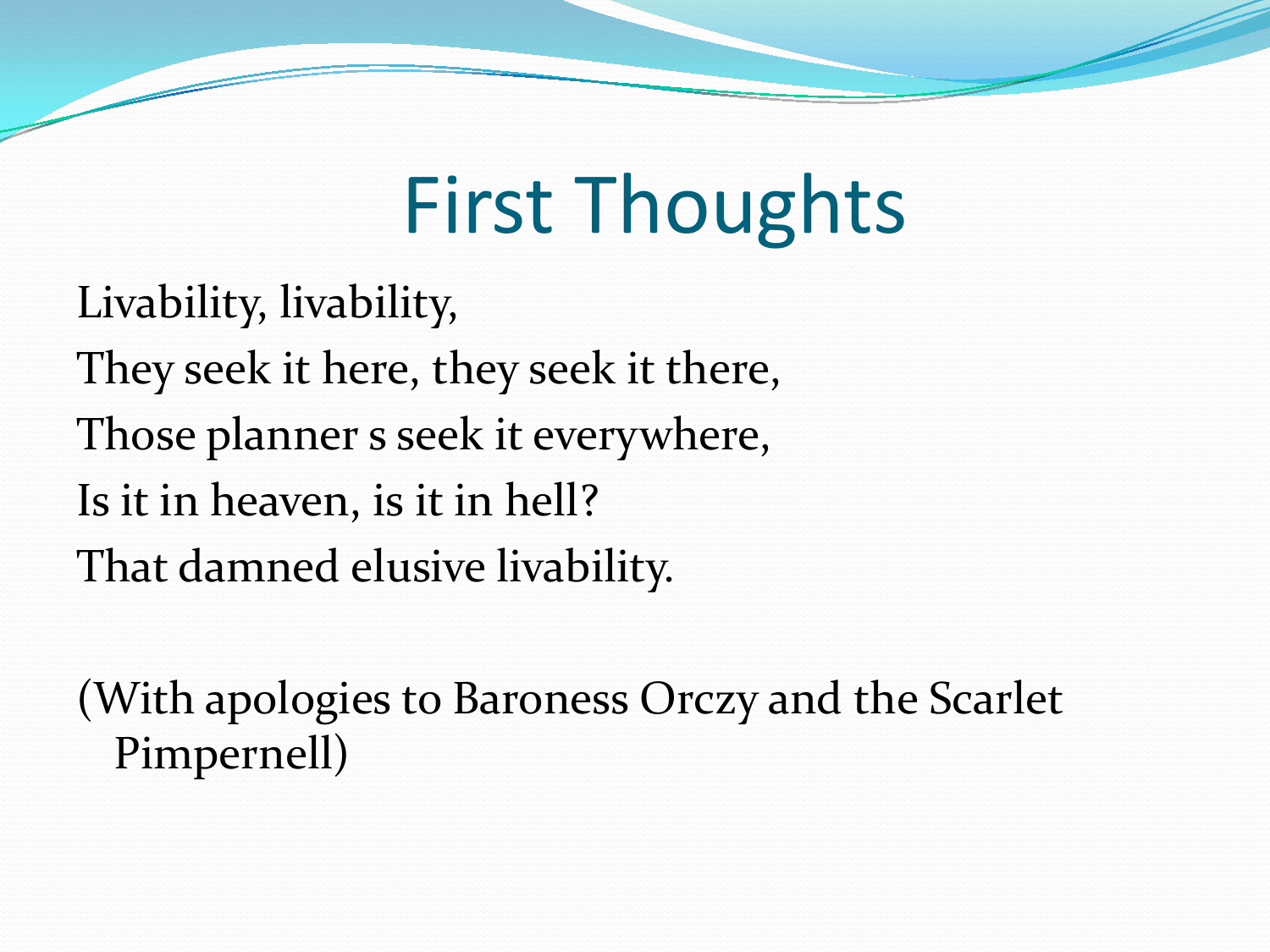# Declining to Define

- What do we mean by livability?
- The charge : explore definitional issues related to the concept of livability as related to transportation
- Livability = walkability (Duncan)
- DOT definition = livability defined as what the local community defines it to be
- Many backed off or declined to state, but some were willing to engage in definitions -
- Livability is about addressing and responding to change (Nadeau).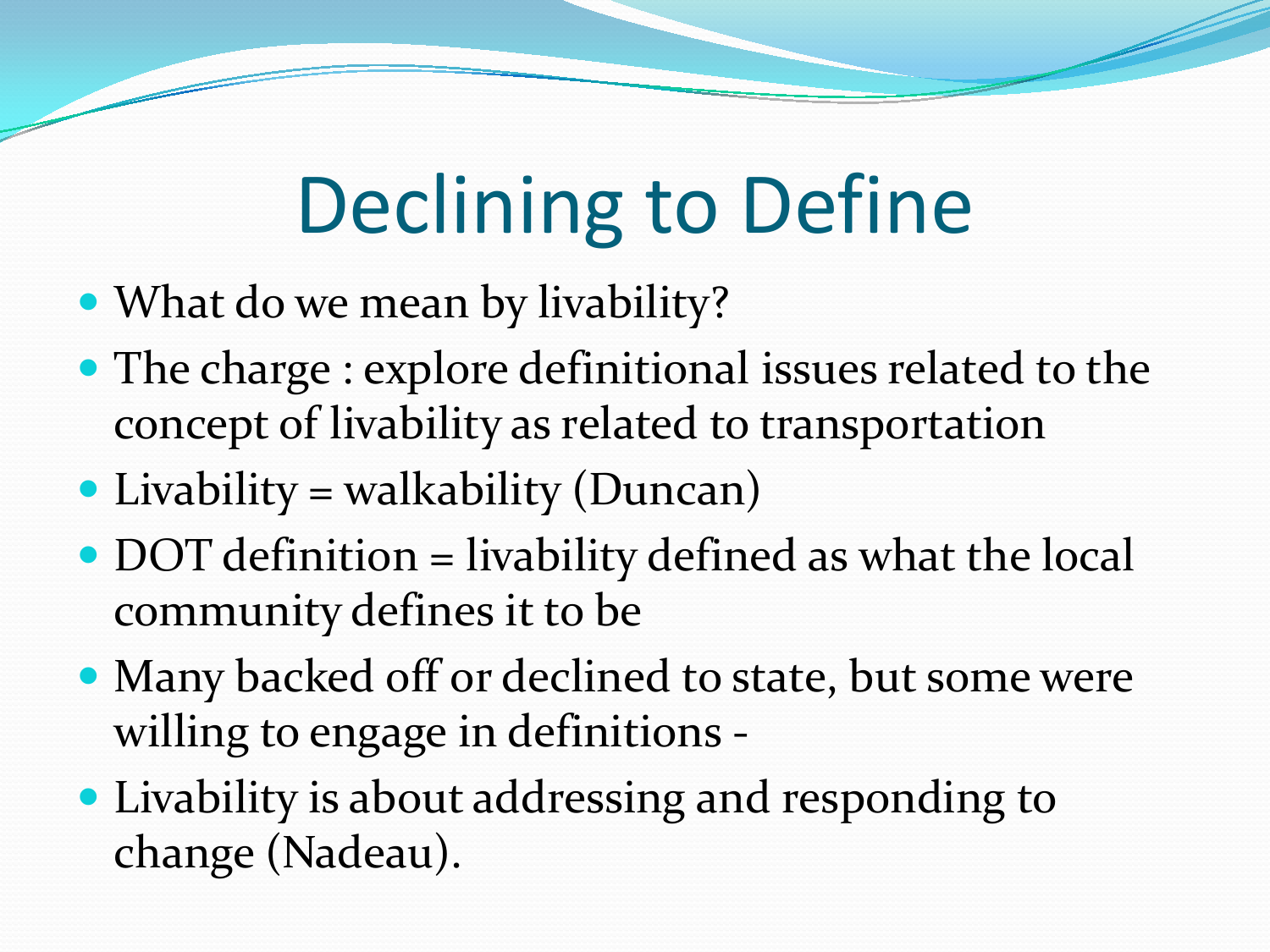#### A Work in Progress

 US DOT Secretary Ray LaHood defined livability as "investing in a way that recognizes the unique character of each community. The era of one-size-fitsall transportation projects must give way to one where preserving and enhancing unique community characteristics, be they rural or urban, is a primary mission of our work rather than an afterthought."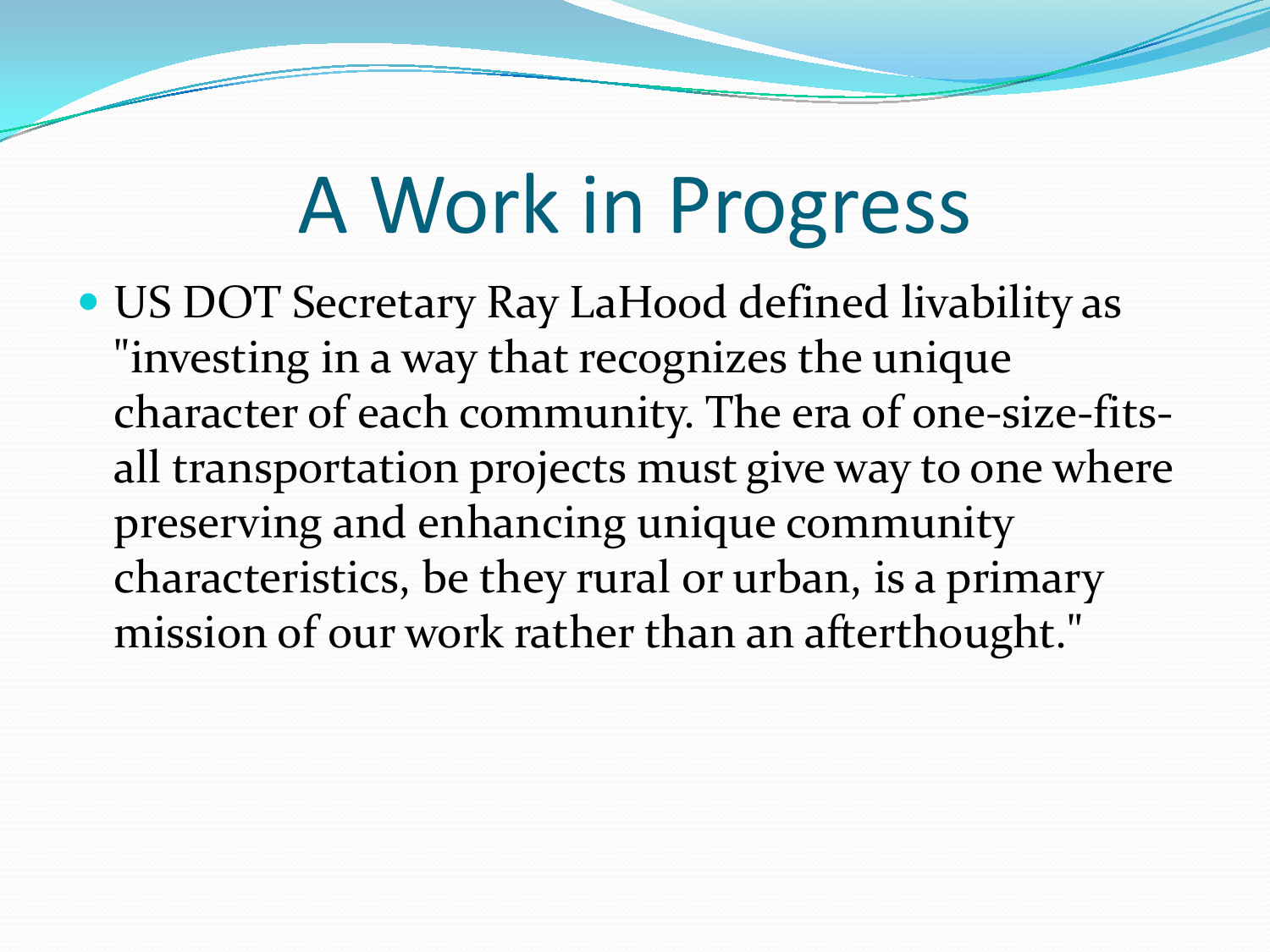#### Reiterating Themes

- Contextual demography
- Co-operation and re-organisation
- Complexity
- Creating livability
- Contribution from TRB and stakeholders to the livability discussion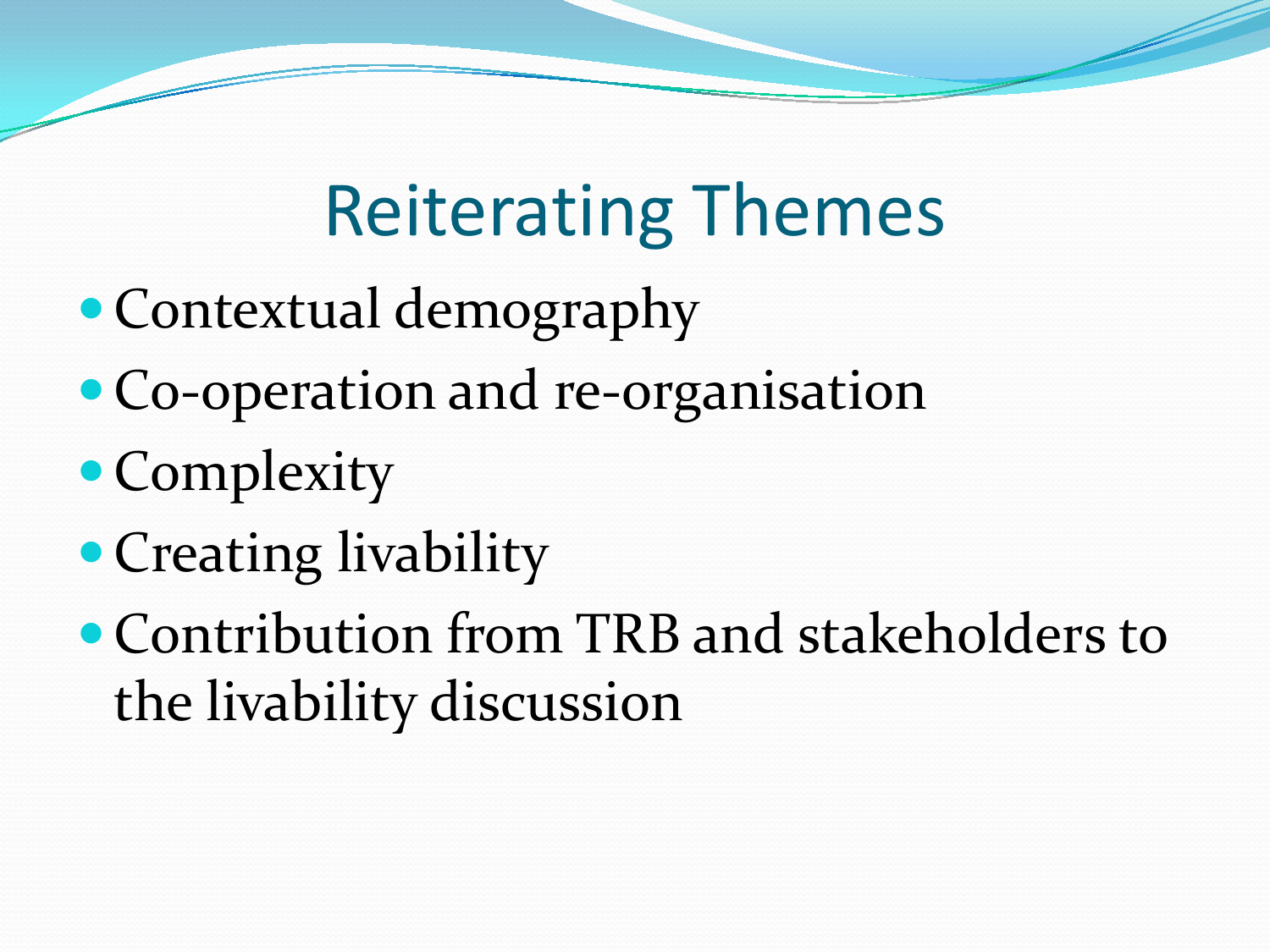#### Context of demography

- 1. Housing + jobs 50 percent plus of costs
- 2. Generational contexts (especially bbomers and millenials) will define the new market
- 3. Activity changes are increasingly important – 1940 the doctor, 2010 doctor +
- Economies of scale- everything bigger
- The workforce.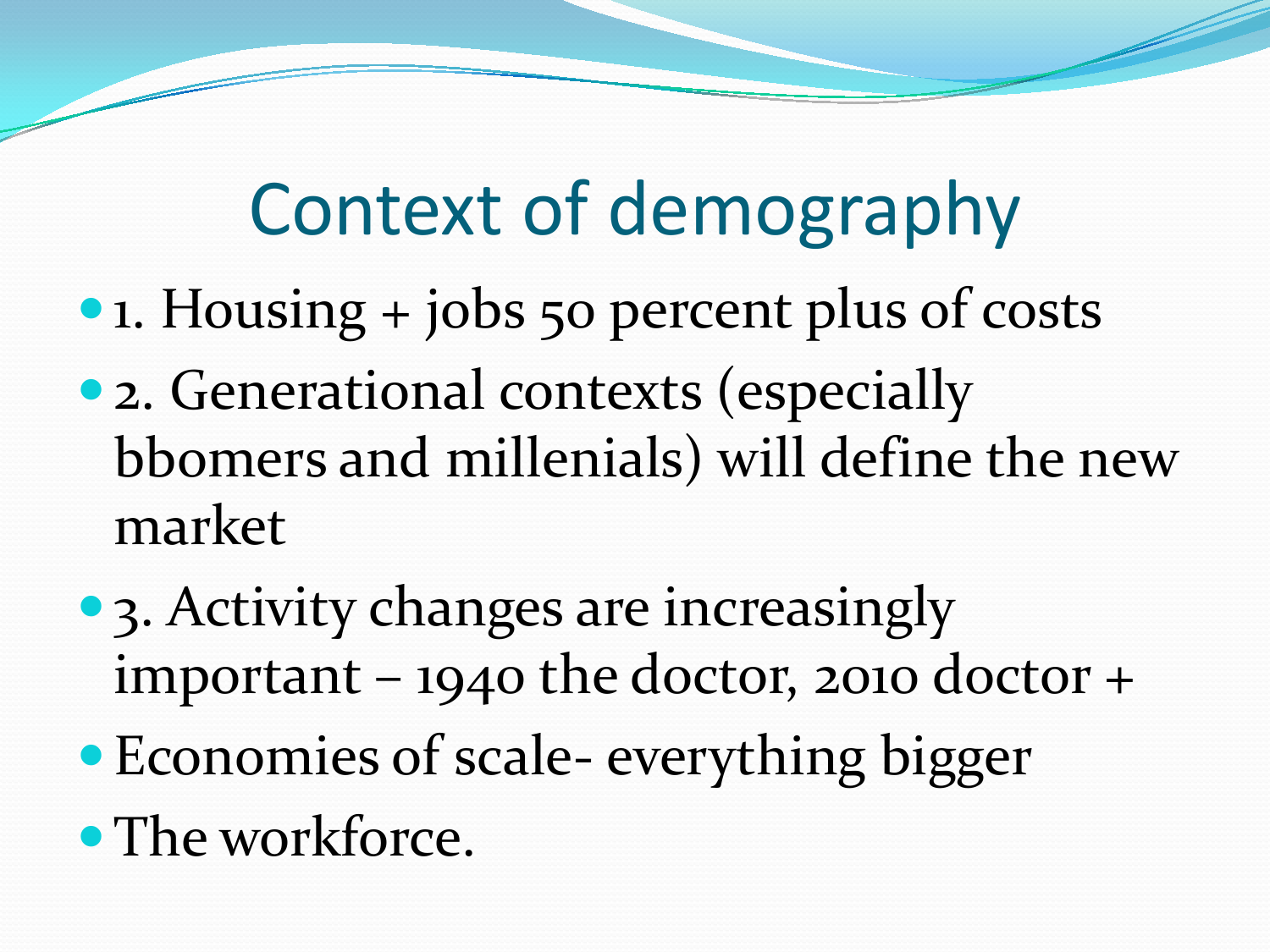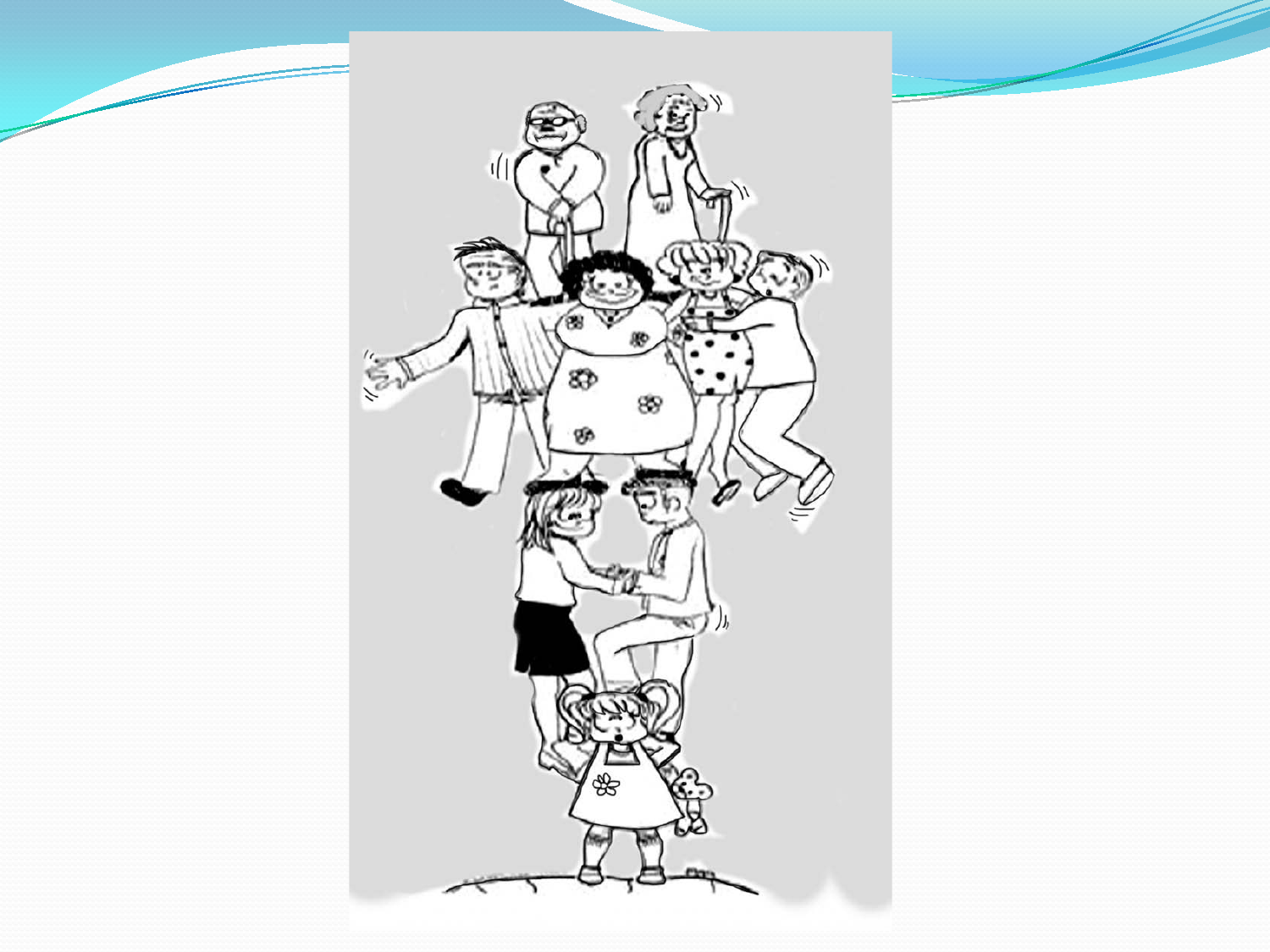#### Co-operation

- Integrate agencies
- Encourage (require) transportation, housing, energy and environment to talk to each other
- Start at the top
- Small grants with big payoffs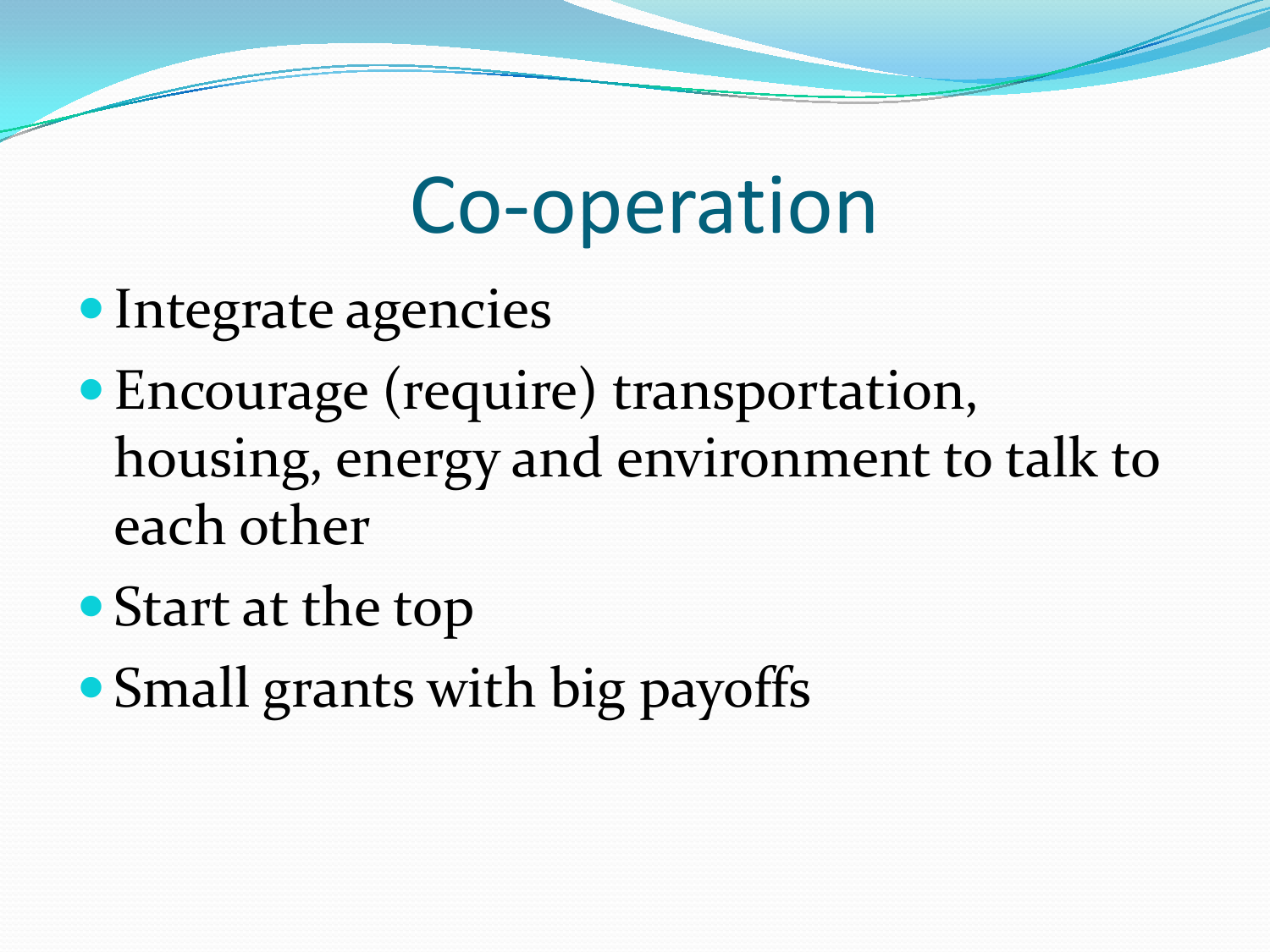### **Complexity**

- Livability is the epitome of applying holistic thinking to transportation planning (Polzin)
- One size does not fit all Bubba and his gun rack/ pick up = livability in Mississippi but not in NYC
- Land use and transportation are complex dynamic systems, which are highly influenced by context
- Transportation has been (too) inward looking and does not engage with the wider connected network.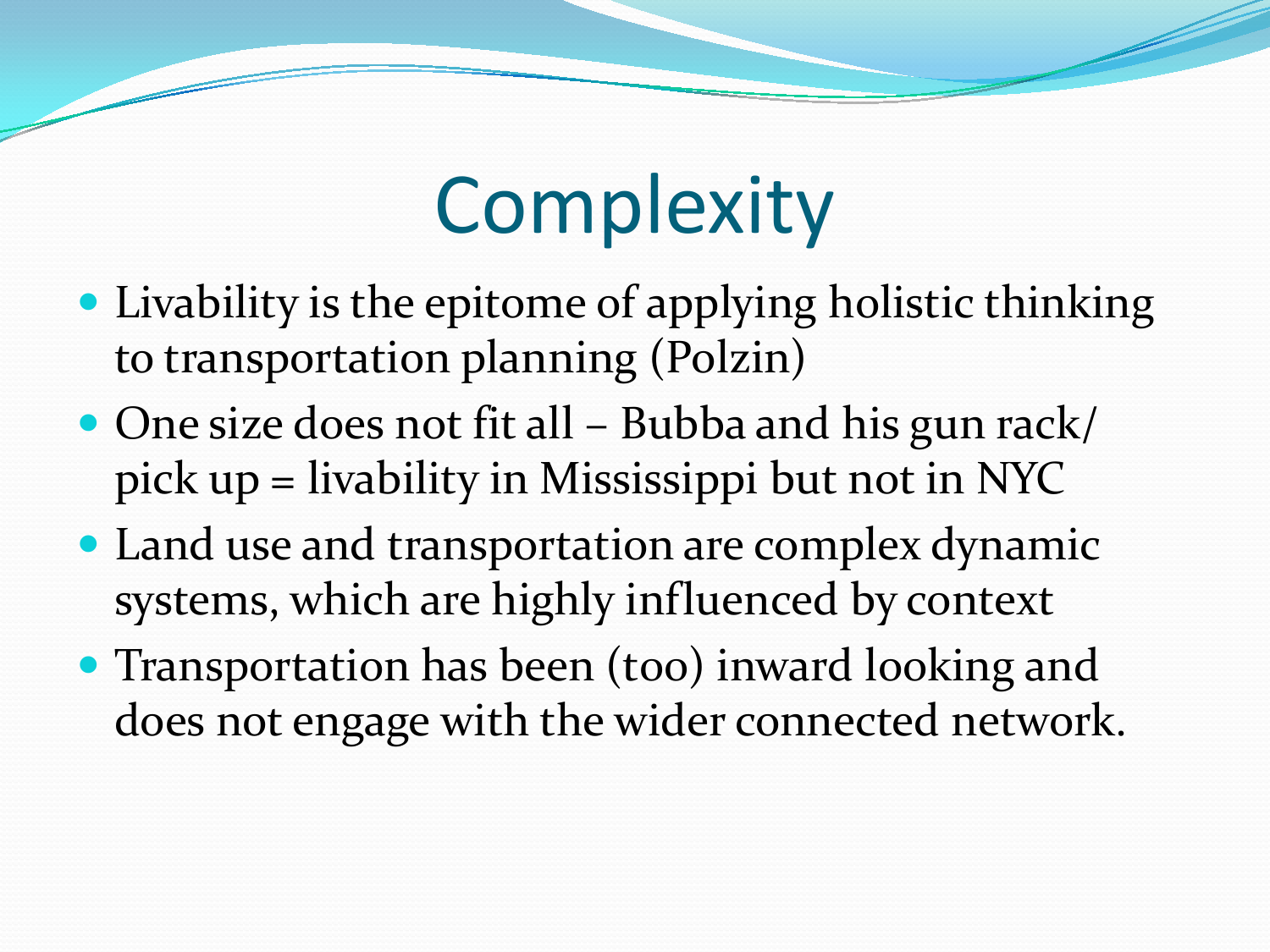# Creating Livability

- How to go about "livability" stimulus?
- Demonstration projects, small but demonstrate the possibilities
- Will the market do it -as Cervero suggests?
- Are the demographic projections reliable? ( Portland City grew  $3\%$ , suburbs in the county 12%, outlying counties 17%)
- Where does crime and safety fit in?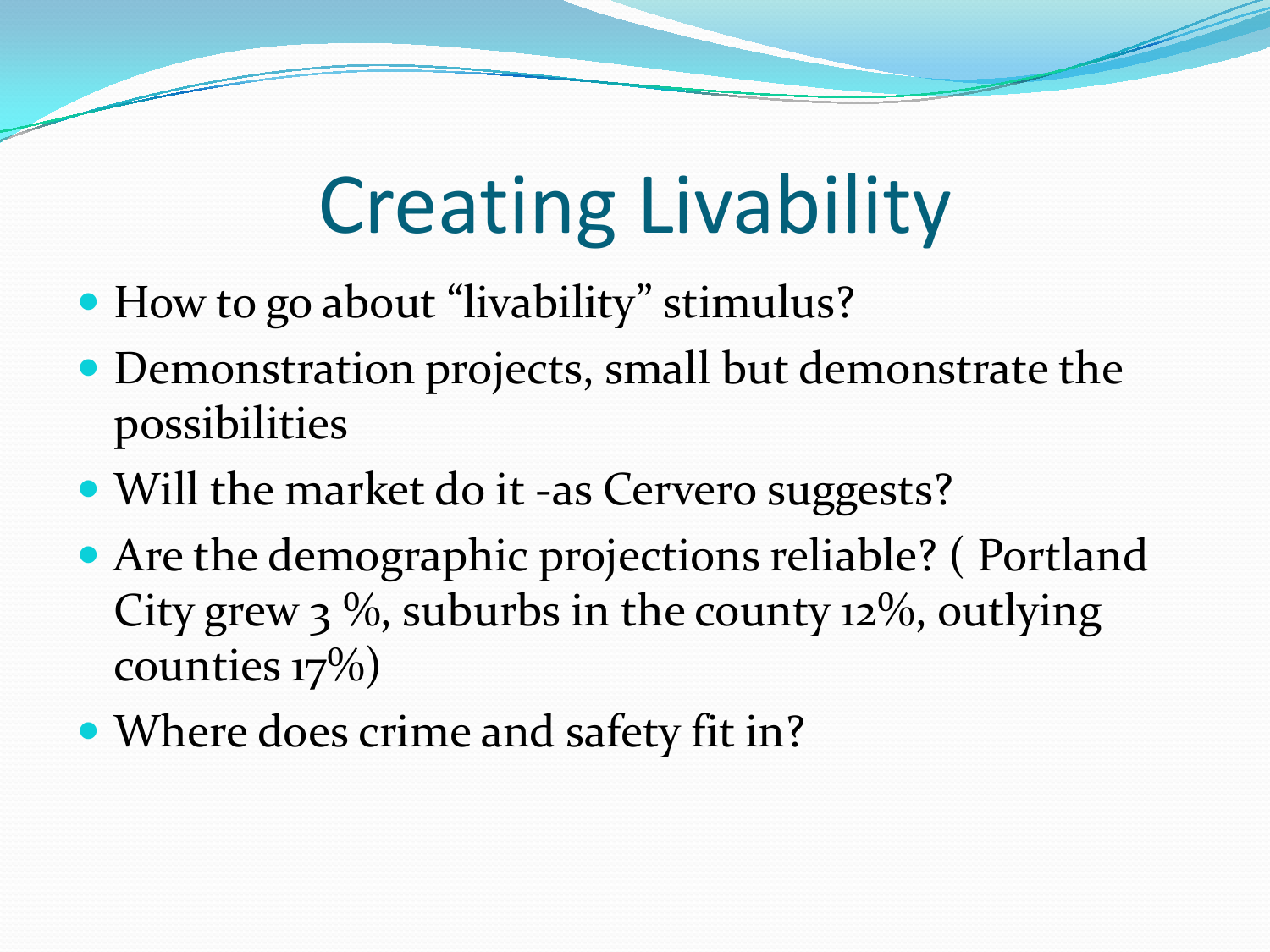### Implementing Livability

- Who does it appeal to?
- What is the time frame of the political constituency?
- What is the cost of government responses?
- What is the cost of equity affects? and
- What are the data constraints?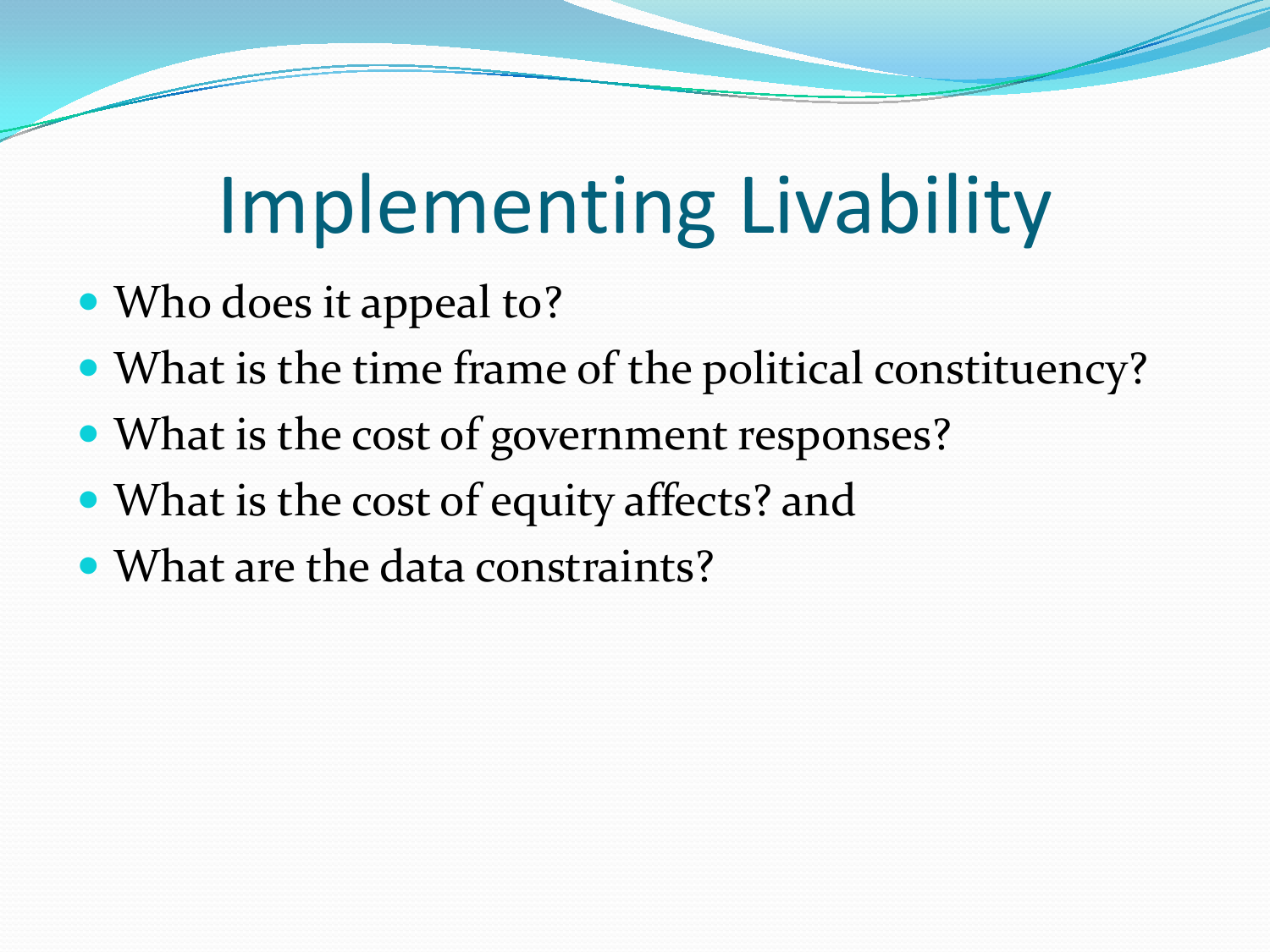#### Where does diversity fit in?

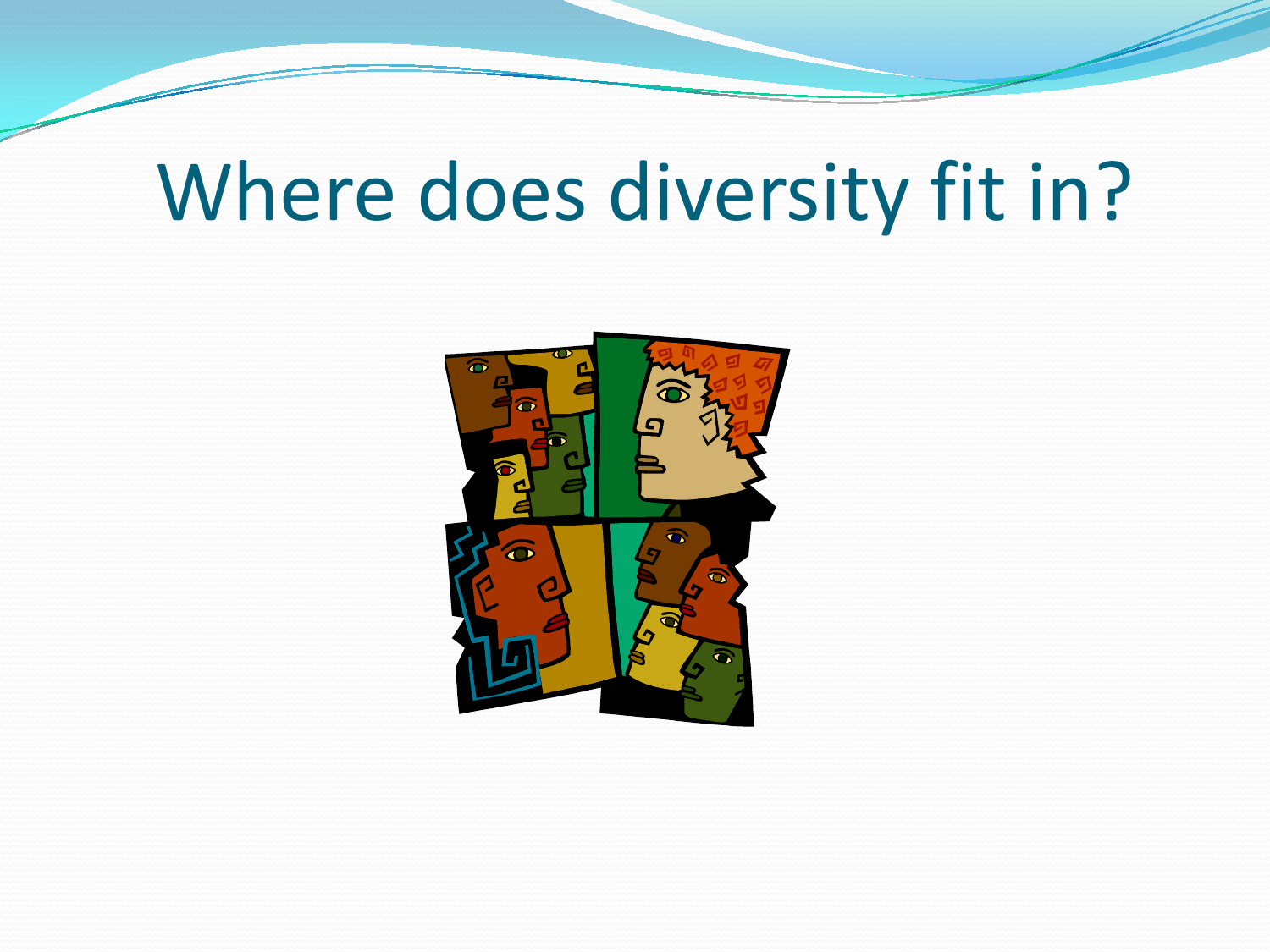# Does livability have a middle class bias?

- Yes and No Cervero yes, Foy not necessarily,
- Rosenbaum develop a more inclusive notion of livability – move away from keeping people out and consider the implications of an aging society so back to demography.
- No broad coalition because minority households are moving out to where they can afford housing and are not focused on inner city regeneration and aging households are moving to gated and "safe" communities.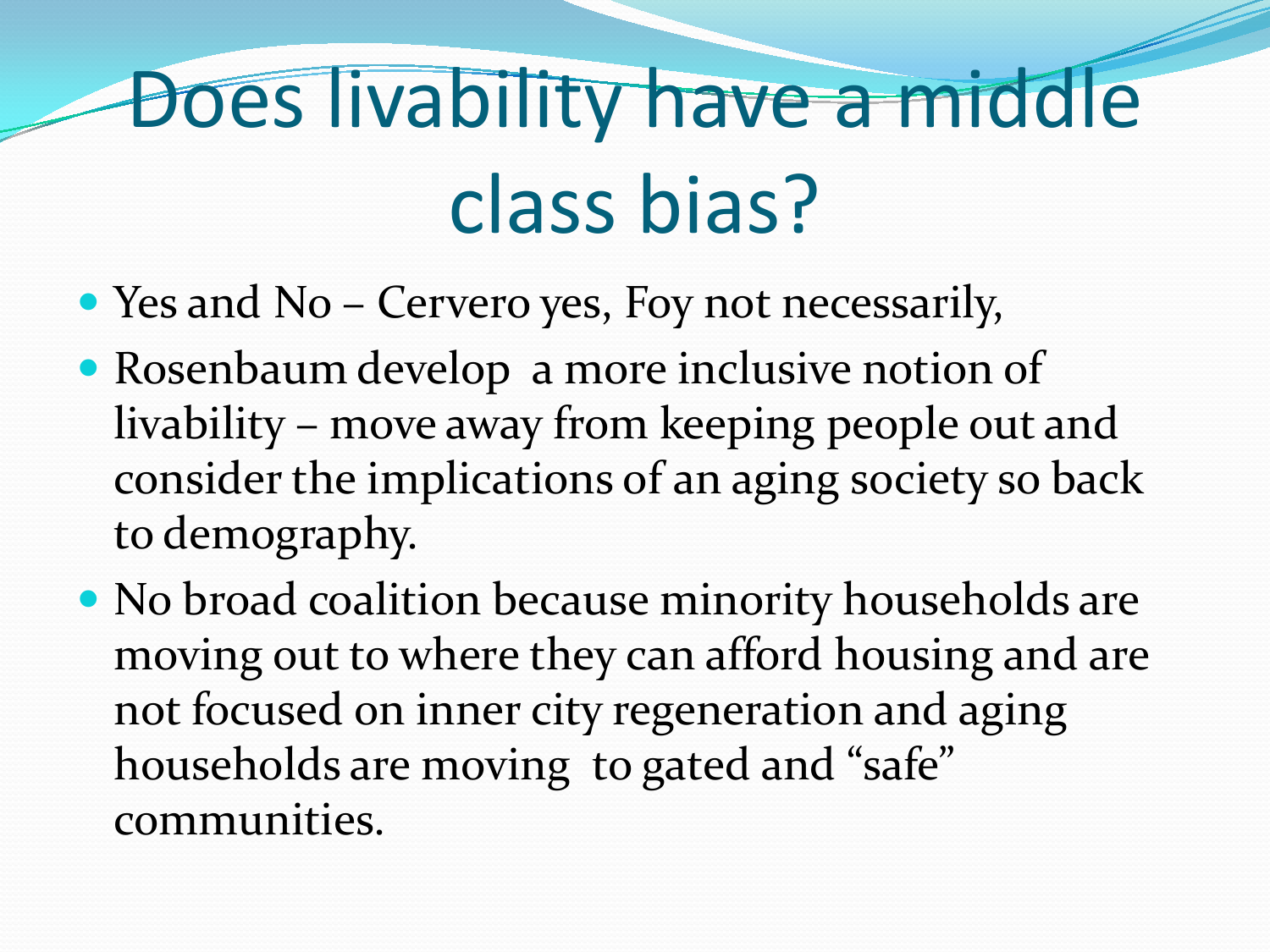### What might TRB and other stakeholders do about livability?

- Demonstration projects.
- Distinguish between individual and infra-structural approaches to livability.
- Examine how fiscal austerity constrains (any/all) approaches to transportation /livability incorporation.
- How to make policy when data is limited.